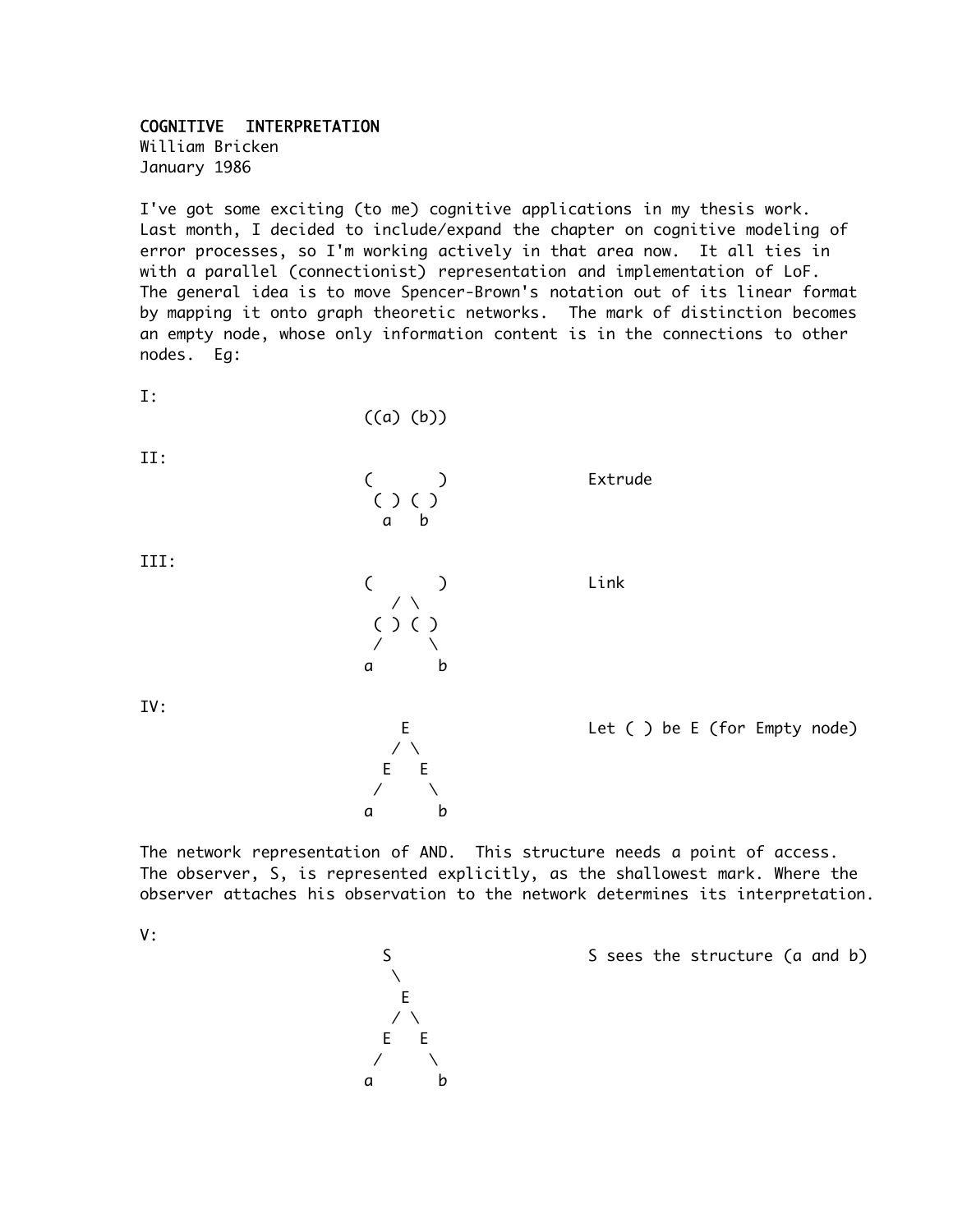A parallel, graphic representation has only one node for each variable. Since LoF requires two, it is linear in its representation. Eq:

Extract:  $(a) a \implies ( ) a$ linear network transform

> S S S / \ = / \ ==> / \ E a E - a E a / a

Here's a remarkable consequence: Equivalence has three forms, only two of which are in LoF, because of the linearity of the notation we use.

A:  $(((a) b)((b) a))$  E  $/$  |  $\lambda$ a | E  $|$  S-E  $|$ E | b  $\setminus$  | / E B:  $(a \ b) ((a) (b))$  E  $/$  |  $\lambda$ E | E | S | a | b  $\setminus$  | / E C: equivalence network  $\mathsf{C}$ 

$$
\begin{array}{c}\n 3 \\
-1 \\
E \\
\hline\n 6\n \end{array}
$$
\n
$$
\begin{array}{c}\n E - E \\
\hline\n 7\n \end{array}
$$
\n
$$
\begin{array}{c}\n 2 \\
2 \\
4\n \end{array}
$$